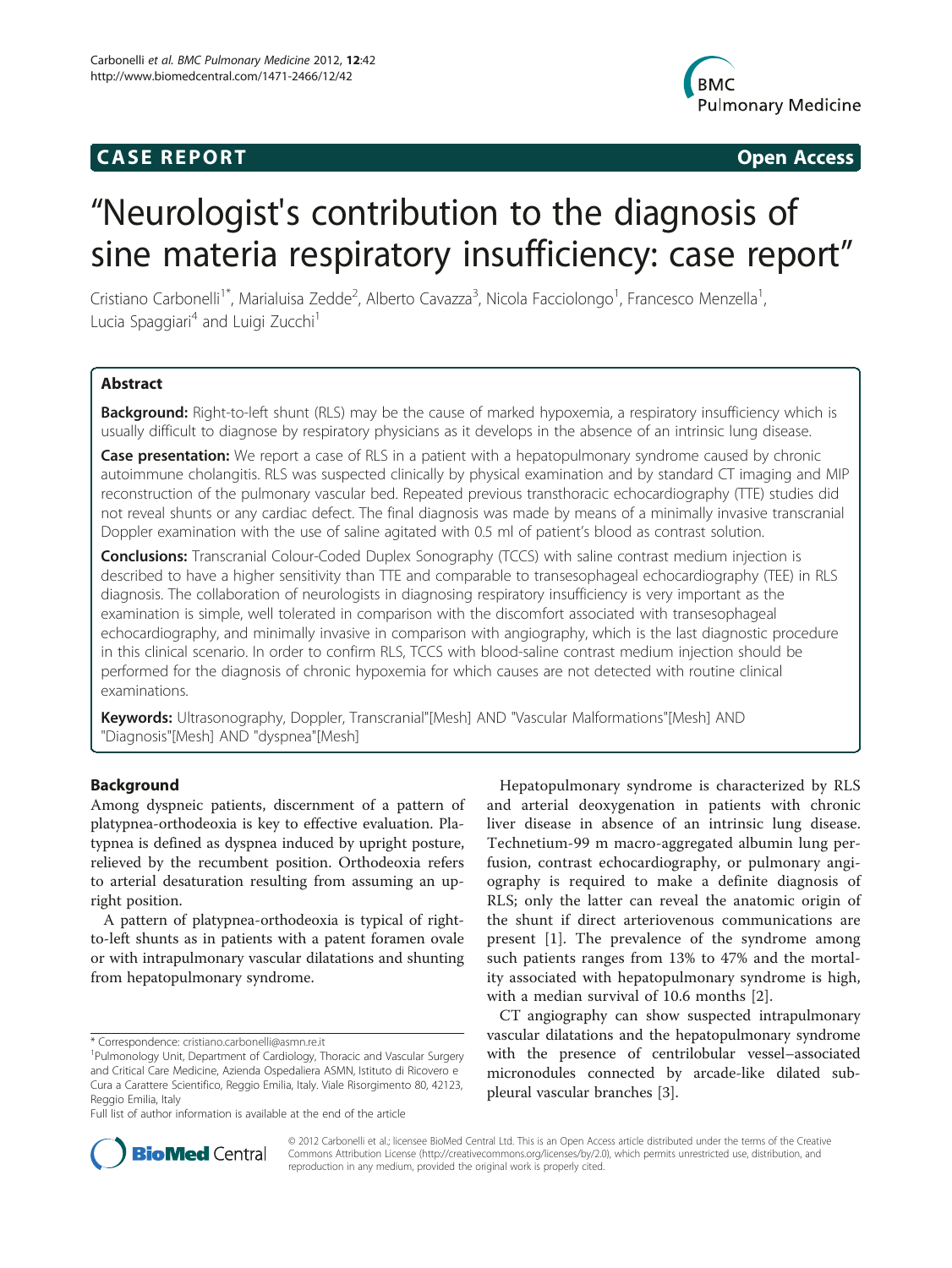As in this disease the shunt is not due to a cardiac defect, transthoracic echocardiography and transesophageal echocardiography have low sensitivity and specificity in diagnosing RLS compared to neurosonological techniques, namely transcranial Doppler (TCD) and TCCS. These techniques performed with saline contrast medium have been reported to have high sensitivity and specificity for detecting right-to-left shunts [[4,5](#page-3-0)]. The modality of performing contrast TCD or TCCS is well standardized in the literature [\[6](#page-3-0)]. Recently, an increased sensitivity of TCD agitated bloodsaline study for the optimal assessment of a suspect of RLS was reported [[7,8](#page-3-0)]. The increased sensitivity of TCCS or TCD and the minimal invasiveness in comparison with angiography or with the discomfort associated with the TEE suggests that these techniques would be the method of choice to diagnose RLS in the appropriate clinical scenario.

## Case presentation

A 23-year- old Caucasian woman was admitted to the hospital because of complaint of shortness of breath on exertion with a slow and progressive onset.

Her medical history included a panhypopituitarism as a result of the surgical removal of a craniopharyngioma in paediatric age, an autoimmune cholangitis, and a longterm estroprogestinic therapy for contraceptive purposes.

On admission, a marked hypocapnic hypoxemia was found on the hemogasanalysis while breathing room air

The clinical evaluation of chest did not reveal any abnormality suggestive of a primary respiratory disease.

Platypnea-orthodeoxia was noted, as was worsening of the shortness of breath associated to arterial desaturation while sitting in an upright position from a recumbent position.

Spirometric assessment showed a mild restrictive pattern, with a reduced FVC (3.27 L, 77% of the predicted value) in the absence of a reduced FEV1 to FVC ratio. Desaturation was observed in a six-minute walking test. A marked reduction of DLCO (28% of predicted value) and a reduced DL to VA ratio (46% of predicted value) were suggestive of a true interstitial disease or of a pulmonary vascular disease.

The chest X-ray was normal and a CT scan, though it did not reveal interstitial involvement or thromboembolic disease of the lungs, was suggestive of the pathologic thickening of the peripheral vascular bed, (Figure 1) revealing the presence of centrilobular micronodules connected by dilated subpleural vascular branches.

A TTE and TEE were performed without evidence of intracardiac defects, shunts, or of pulmonary hypertension. Moreover, a magnetic resonance imaging (MRI) of the chest was inconclusive for the detection of intracardiac or intrapulmonary shunts.

TCCS with saline contrast medium injection was performed according to Shariat and Coll.'s technique [[8\]](#page-3-0). A



Ganarato de: 4-MPR « 80175 - 4 ANGIO (Princip

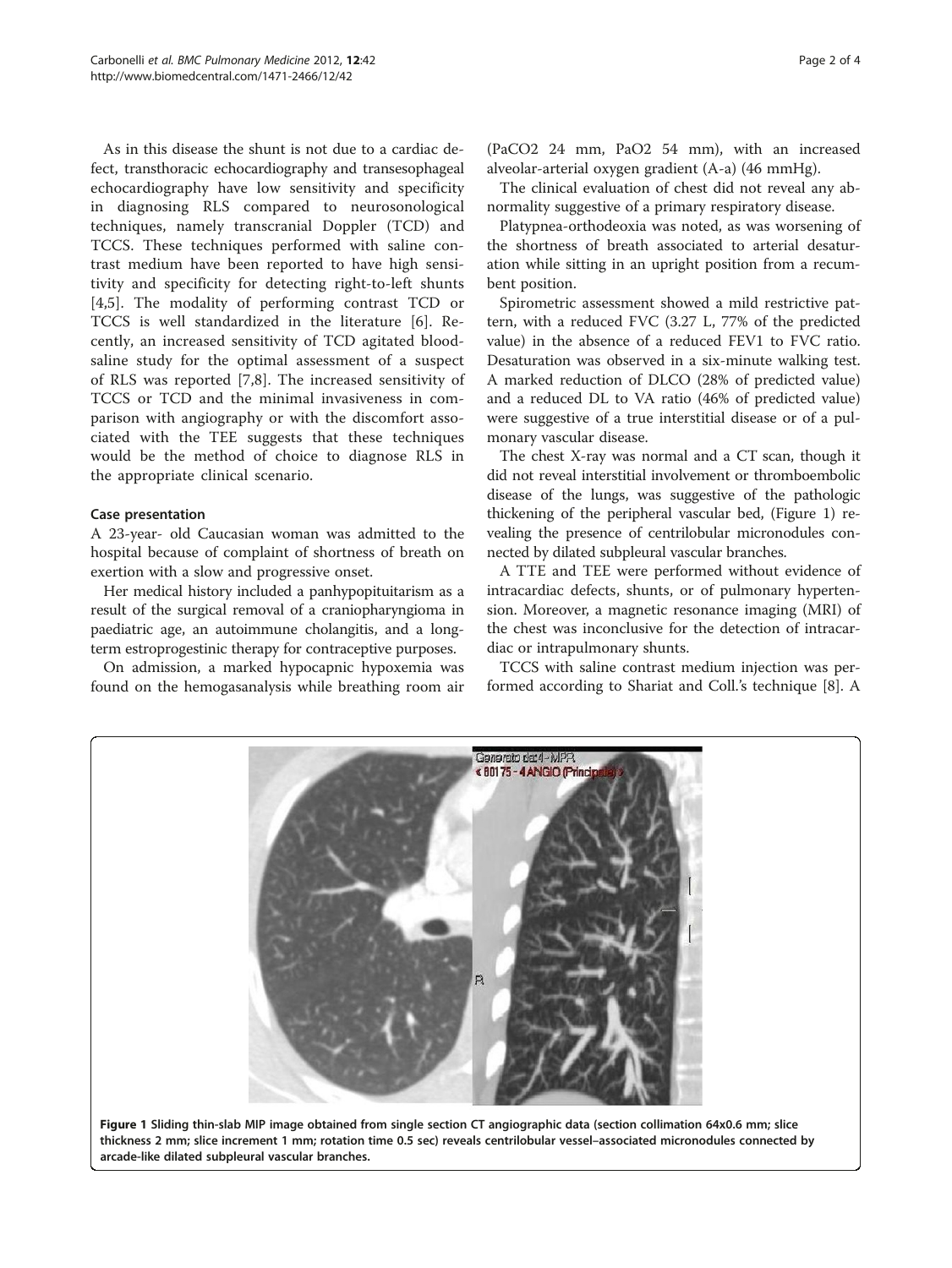

mixture of saline solution (9 ml) and air (1 ml), agitated with 0.5 ml of the patient's blood between two 10-ml syringes that were connected by a three-way stopcock, was injected into the right antecubital vein as a bolus and a Valsalva maneuver was elicited from the patient. The simultaneous monitoring of the right middle cerebral artery (MCA) showed the presence of multiple high-intensity transient signals (HITS) both during normal breathing and during the straining and relaxation phase of the Valsalva maneuver, confirming the presence of a continuous right-to-left shunt (Figure 2).

Further hepatologic evaluations emphasized the role of the chronic autoimmune cholangitis in an advanced stage; a hepatopulmonary syndrome was diagnosed and the patient was referred to a transplant centre and placed on a waiting list for liver transplant.

# Conclusions

In patients with a chronic liver disease, the presence of small artero-venous intrapulmonary RLS, can be responsible for a marked hypoxemia. The respiratory insufficiency developing from hepatopulmonary syndrome is usually difficult to diagnose by respiratory physicians as it develops in the absence of an intrinsic lung or heart disease.

This case report shows that right-to-left pulmonary shunts from hepatopulmonary syndrome can be suspected by standard CT imaging and MIP reconstruction of the pulmonary vascular bed and confirmed by a minimally invasive doppler transcranial examination with the use of agitated saline as contrast solution.

# Consent

Written informed consent was obtained from the patient for publication of this Case report and any and all accompanying images. A copy of the written consent is available for review by the Series Editor of this journal

#### **Abbreviations**

(RLS): Right-to-left shunt; (TCCS): Transcranial Colour-Coded Duplex Sonography; (TTE): Transthoracic echocardiography; (TEE): Transesophageal echocardiography; (TCD): Transcranial Doppler; (MRI): Magnetic resonance imaging; (MCA): Middle cerebral artery; (HITS): Multiple high intensity transient signals.

#### Competing interests

The authors declare that he/they have no competing interests.

#### Authors' contributions

CC conceived of the study, participated in its design and coordination and drafted the manuscript, MZ participated in the design of the study and performed the Transcranial Colour-Coded Duplex Sonography analysis, AC participated in the design of the study and drafting of the manuscript, NF participated in the design of the study and drafting of the manuscript, FM participated in the design of the study and drafting of the manuscript, LS participated in the design of the study and performed the MIP CT angiographic study, LZ participated in study design and coordination, drafting of the manuscript. All authors read and approved the final manuscript.

#### Acknowledgments

Ms. Jacqueline Costa for writing assistance.

#### Author details

<sup>1</sup>Pulmonology Unit, Department of Cardiology, Thoracic and Vascular Surgery and Critical Care Medicine, Azienda Ospedaliera ASMN, Istituto di Ricovero e Cura a Carattere Scientifico, Reggio Emilia, Italy. Viale Risorgimento 80, 42123, Reggio Emilia, Italy. <sup>2</sup>Neurology Unit, Department of Neuromotor Physiology, Azienda Ospedaliera ASMN, Istituto di Ricovero e Cura a Carattere Scientifico, Reggio Emilia, Italy. <sup>3</sup>Pathology Unit, Department of Oncology, Azienda Ospedaliera ASMN, Istituto di Ricovero e Cura a Carattere Scientifico, Reggio